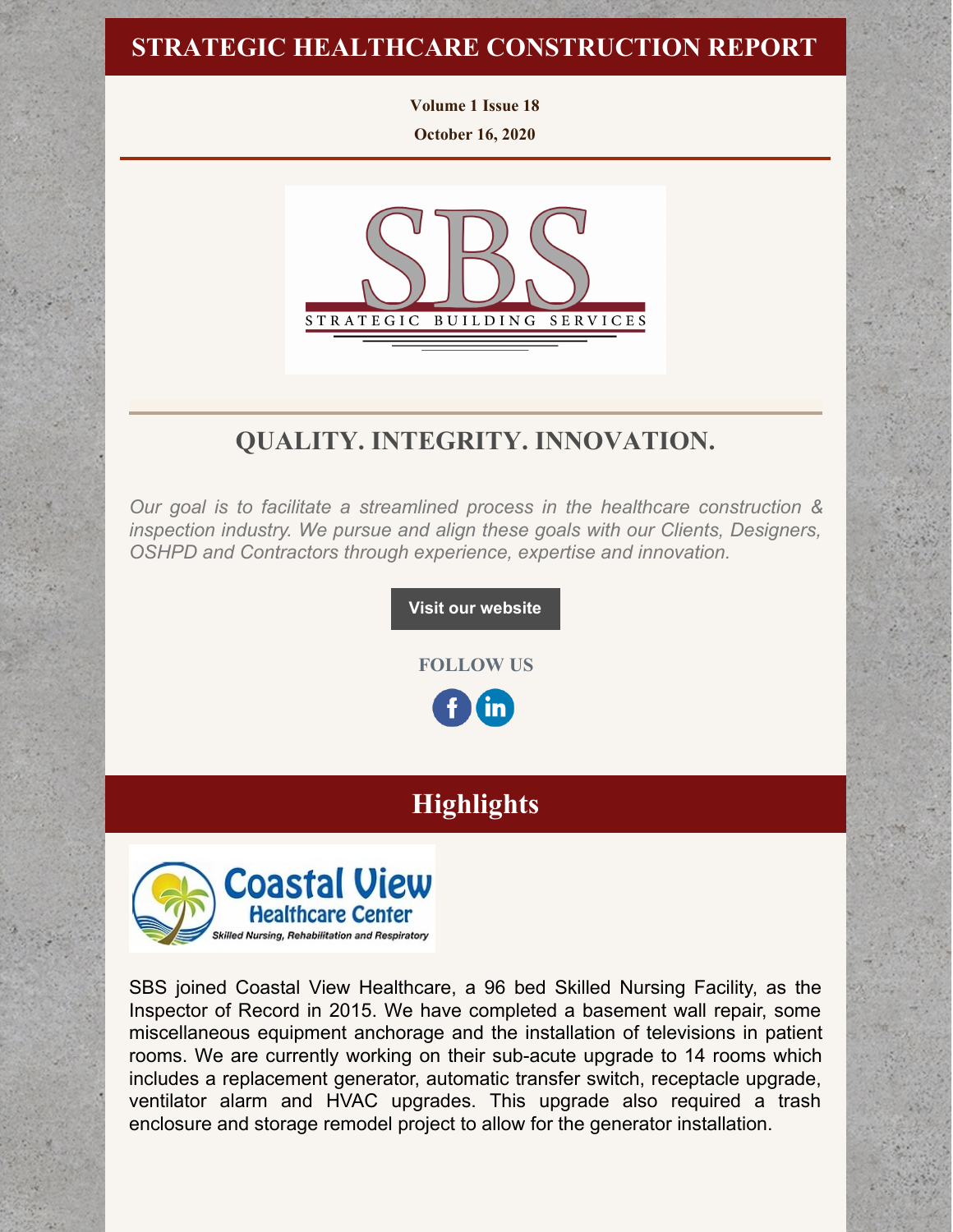



### **72 hours of Emergency Services - NPC-5**

Two 20,000 gallon EST (Emergency Sewer Tanks) were delivered and set on the north side of the new Replacement Hospital at Loma Linda University Medical Center this week. The facility will have a total of (4) 25,000 gallon tanks of Emergency Water Tanks and (4) 20,000 Emergency Waste Tanks to be able to operate under emergency conditions. Emergency Services to meet NPC 5 (Nonstructural Performance Categories) are a requirement that can be found in 2019 California Administrative Code CCR Title 24, Part 1, Article 11, Table 11.1. Please scroll below to find more information on NPC and SPC requirements under our SBS LABS section.

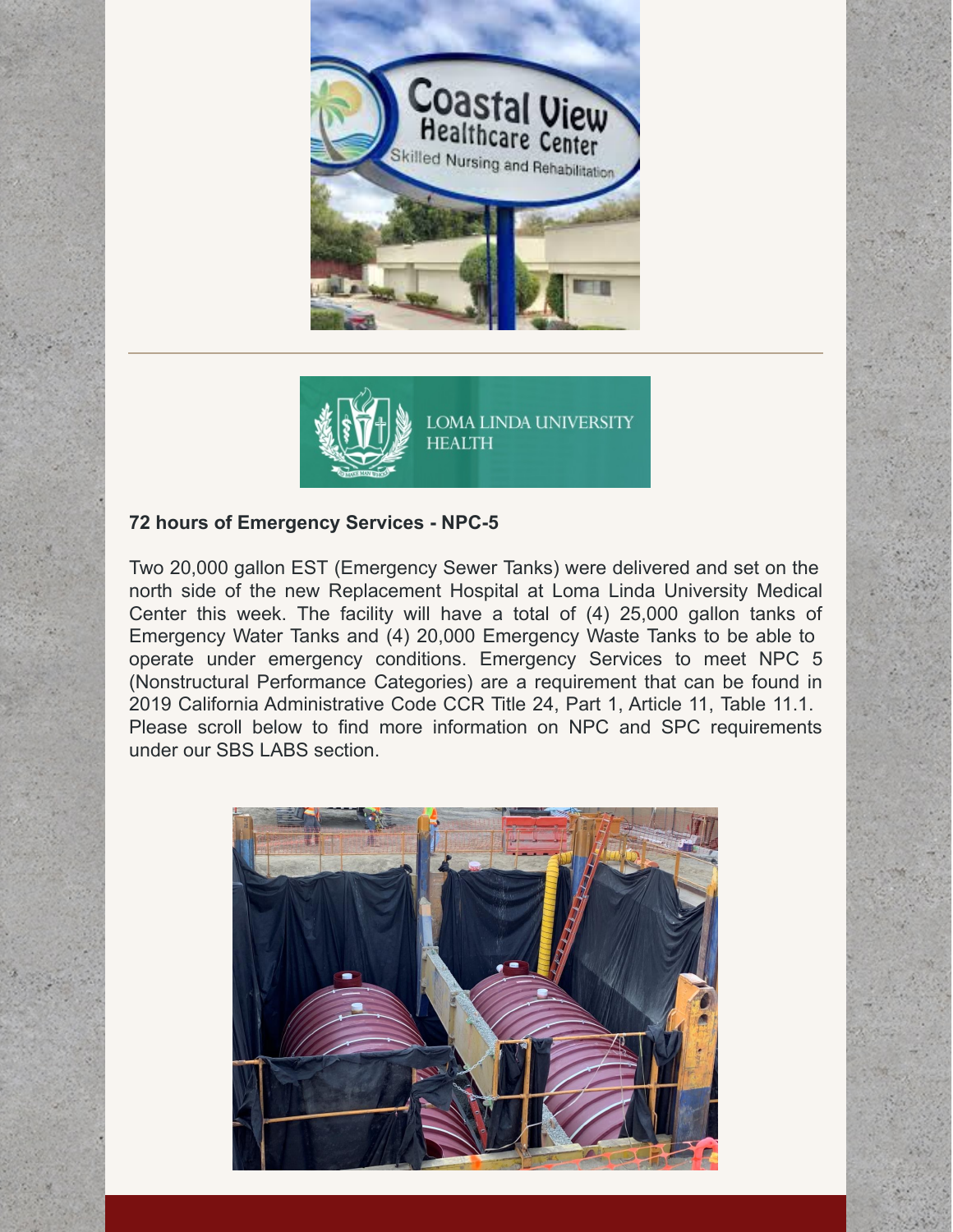## **SBS LABS**



The healthcare construction industry can be very technical and it takes years of experience to accurately navigate through the process. We wanted to use this newsletter as not only reading about what SBS is up to, but also as a tool that can provide helpful information for you on your next OSHPD project. Here is this week's topic that we've experienced in the past and hopefully is beneficial to you:

#### **Emergency Services to meet NPC 5**

Emergency Services to meet NPC 5 (Nonstructural Performance Categories) are a requirement that can be found in 2019 California Administrative Code CCR Title 24, Part 1, Article 11, Table 11.1. **[Click](https://files.constantcontact.com/7250dab0801/2368a62c-3715-480b-afee-fb1e0da3e4a6.pdf) here** to find more information on NPC and SPC requirements.

#### **NPC & SPC Deadline Dates**

NPC & SPC deadline dates have extended over the years. In California, the Office of Statewide Health Planning & Development (OSHPD) gave clarity and introduced specific terms including NPC 4D. **The 2019 [CBSC](https://files.constantcontact.com/7250dab0801/dcb3819f-fb8d-4bf0-bc43-c4ebc1891378.pdf) [update](https://files.constantcontact.com/7250dab0801/dcb3819f-fb8d-4bf0-bc43-c4ebc1891378.pdf)** was provided in late 2018 and the presentation is provided here for your reference. This information is very informative for the Owner in determining their preparation for investigation and design implementation in their remodel projects over time with permit dates of 2024, 2026, 2028.

As SBS LABS continues the journey of formalizing material to share with you, please take a moment to subscribe to our Youtube Channel to stay on top of all of the latest with **SBS [LABS.](https://www.youtube.com/channel/UCfR7qiqf9X9tzNf1jD-an_Q)**

**[Contact](http://www.strategic-building.com/contacts) SBS**

## **Newsworthy**

#### **Celebrate Health Care Facilities and Engineering Week October 25-31, 2020**

We want to thank all the engineers that we work with and also those that we haven't yet had the privilege to work with for their constant innovation to change the world around us. Engineers use their expertise and analytical skills to invent, design, and build things that matter. They are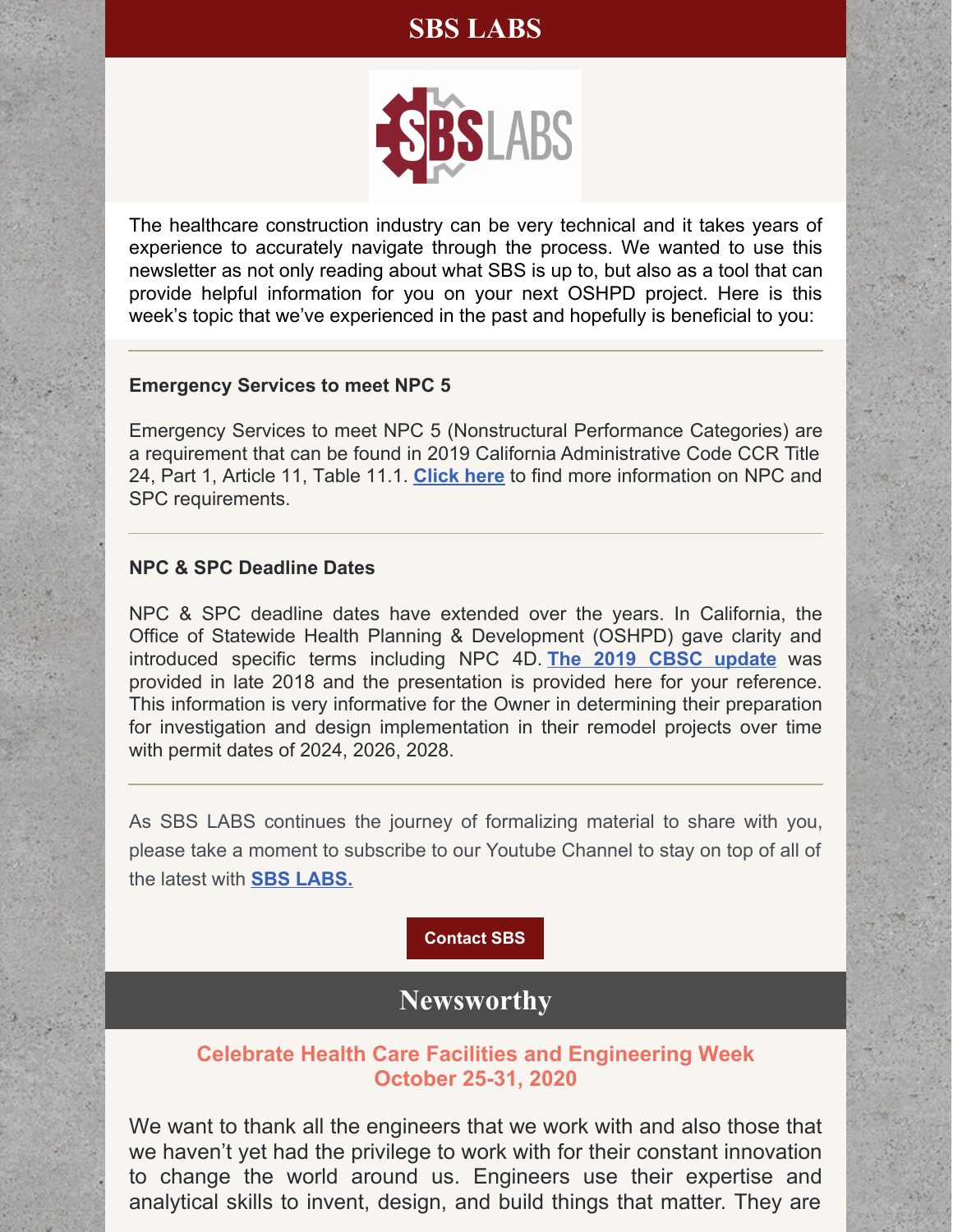team players with independent minds who turn ideas into reality.

#### **ASHE [Engineering](https://www.ashe.org/engineeringweek) Week**





Join Bisnow on November 19 for **National Off-Site Construction** from 11 am - 2 pm PT to network and learn from industry leaders. Your digital ticket purchase includes:

- 3 virtual networking opportunities, including 1:1 attendee chat, private video meetings and speed networking.
- 2 hours of the Bisnow content you know and love with 3 panels and 12+ speakers.
- Access to view all sessions on-demand for 30 days after the event.

**[Register](https://www.accelevents.com/e/6428NationalOffsiteConstruction?aff=email&mkt_tok=eyJpIjoiTlRZd016Z3pOVFUxT0RGaSIsInQiOiJHNGhuVW1qZUFmalQ1SW85QWxMZXArSmtBVlhIRTZ2SVhGbDBXVGk3aXhqK2dNVHVWS1VGYldTeVNhNVQybkpaTXVpbXhWOE9xN1JWOTUwZ0YyZnpya3pKbmI5ek9uME1UNStheSs0YXdUbWtSb2R2ZFplTXZqcXB5eTZhVkpnVSJ9)**

# **HUNTORTMA** ATTORNEYS AT LAW

#### NEW DATE: LEEDING LADIES: IF YOU BUILD IT, **THEY WILL COME**

Join Hunt Ortmann attorneys **[Kathlynn](https://huntortmann.com/kathlynn-e-smith/) Smith** and **[Jennifer](https://huntortmann.com/jennifer-tung/) Tung**, and the Los Angeles chapter of the U.S. Green Building Council on **November 5th, 2020 from 11:00 a.m. – 11:30 a.m.**

They will discuss California's Building Initiative for Low-Emissions Development (BUILD) program and its twin goals of creating more affordable housing and increasing energy efficiency.

Topics:

- California's latest implementation plan for the BUILD program;
- Potential ambiguities to watch out for and be aware of; and
- Contract provisions that will help you best manage potential risks.

For more information or to register, please click below.

#### **[Register](https://usgbc-la.org/event-details/3401/)**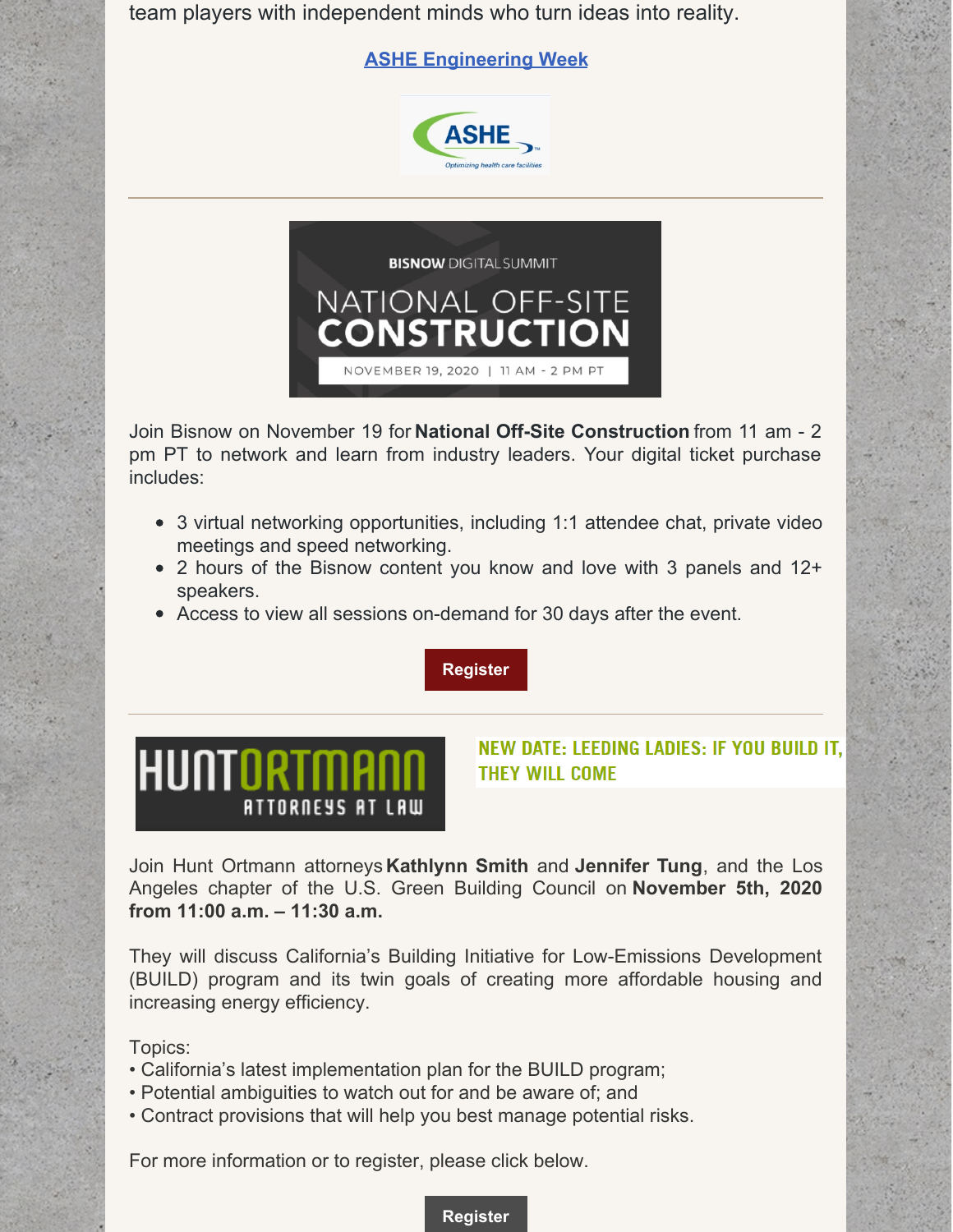

# **HCD Virtual is coming to you November 9-12!**

The leading healthcare design industry show is going virtual!

Attendees will have the opportunity to earn more than 20 continuing education credits, network with peers, discuss best practices, and influence the direction of the industry as it advances into the future. Click **[here](https://hcdvirtual.com/)** for more details.

**[Register](https://registration.experientevent.com/ShowHCD201/?flow=virtual)**



## **Firestop SOP for Healthcare**

This seminar will outline the benefits of having this most important life safety feature.

Learning Objectives:

- Understanding the importance of having a standard operating practice (SOP) for firestopping, or passive fire protection and how to design or enhance one.
- Understanding what firestopping is and why passive fire protection is such a critical component to life safety and code compliance.
- Identifying the key elements to a balanced fire protection program in any barrier management program.
- Recognizing areas for consideration when designing sustainability into a healthcare facility, or future-proofing.

This course has been registered with AIA (1 LU/HSW), BICSI (1 CEC) and ICC (0.1 CEU).

### **Thursday, October 15, 2020 2:00 PM EDT**

**[Register](https://stifirestop.zoom.us/webinar/register/WN_kKvTDHhkTzymsfvxoftz4Q?mc_cid=4ef16a1ef5&mc_eid=e432ccbfe6)**